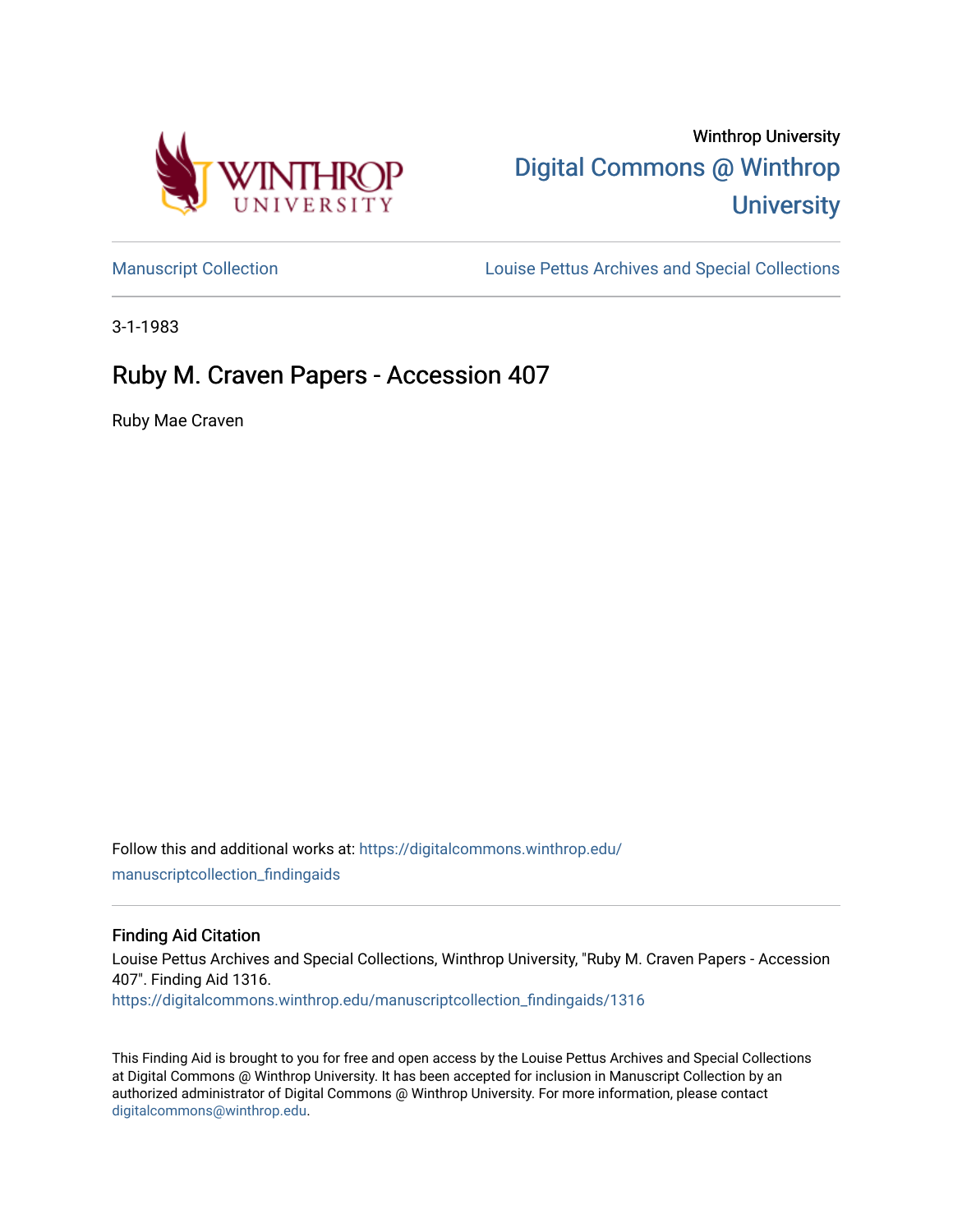#### **WINTHROP UNIVERSITY LOUISE PETTUS ARCHIVES & SPECIAL COLLECTIONS**

### **MANUSCRIPT COLLECTION**

### **ACCESSION 407**

**RUBY MAE CRAVEN PAPERS**

1921-1977

14 Boxes, 60 Folders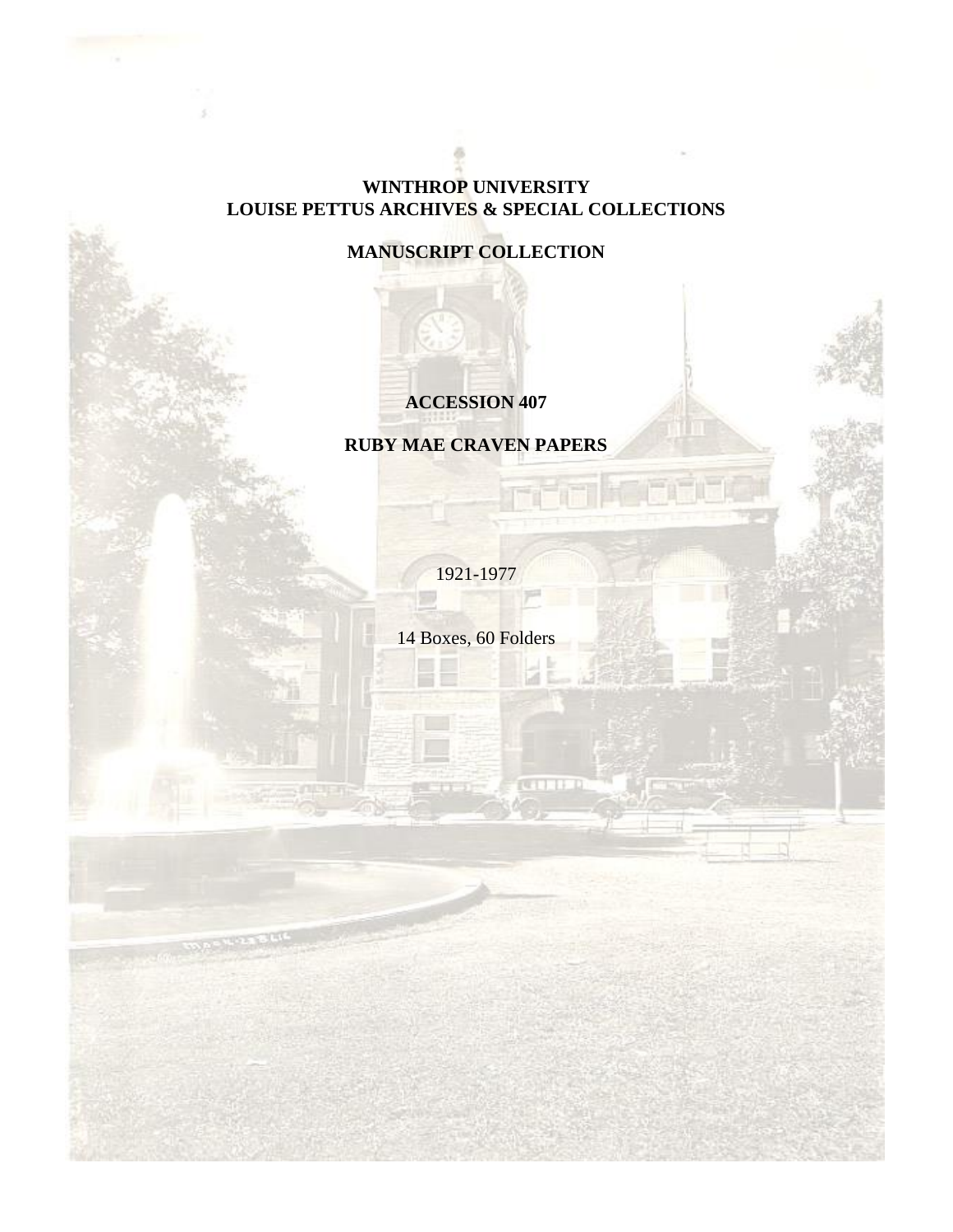#### **WINTHROP UNIVERSITY LOUISE PETTUS ARCHIVES & SPECIAL COLLECTIONS**

#### **MANUSCRIPT COLLECTION**

ADDITIONS: \_\_\_\_, \_\_\_\_, \_\_\_\_ DATE: March 1, 1983

ACC. NO.: 407 PROCESSED BY: Karen E. Collins NO. OF SECTIONS: 3

#### **RUBY MAE CRAVEN PAPERS**

**I**

The papers of Dr. Ruby Mae Craven were deposited with the Archives by Dr. Craven on June 15, 1981.

Linear feet of shelf space occupied: 3.5 Approximate number of pieces: 7,000

Restrictions: Open to researchers under the rules and regulations of the Louise Pettus Archives & Special Collections at Winthrop University.

Literary Rights: For information concerning literary rights please contact the Louise Pettus Archives & Special Collections at Winthrop University.

Notices were released to NUCMC on March 24, 1983 (For additional notices see the collection control file).

Scope and Content Note: **This collection consists of the professional papers of Dr. Ruby Mae Craven (1913-2006), S.C. educator and home economist at Clemson University. Dr. Craven was a 1934 graduate of Winthrop College. "The driving force for Extension home economics in its formative years, Ruby Craven began her career in the classroom, teaching home economics in high school. But it wouldn't be long before she took her teaching beyond the schoolhouse and into the home. She made the move to Extension work in 1947 as a home demonstration agent in Spartanburg and Lancaster counties before becoming a poultry specialist at Winthrop College. She held the title of Extension home management specialist at Winthrop for 13 years until the Extension Home Demonstration Department was transferred to Clemson, where she became a district agent, state agent and, in 1967, state leader of home economics programs." <sup>1</sup> worked in the Extension service for The papers include professional correspondence, Dr. Craven's thesis for her Ph. D. (1963), samples of special programs carried out by the Clemson Extension Service, typescripts of speeches, papers relating to home economics as a profession and materials concerning various seminars and workshops**.

Transfer of Items: None

 $\overline{a}$ 

<sup>1</sup> Dr. Rudy Craven Bio fro[m https://www.clemson.edu/extension/lever-hof/inductees/ruby-craven.html](https://www.clemson.edu/extension/lever-hof/inductees/ruby-craven.html)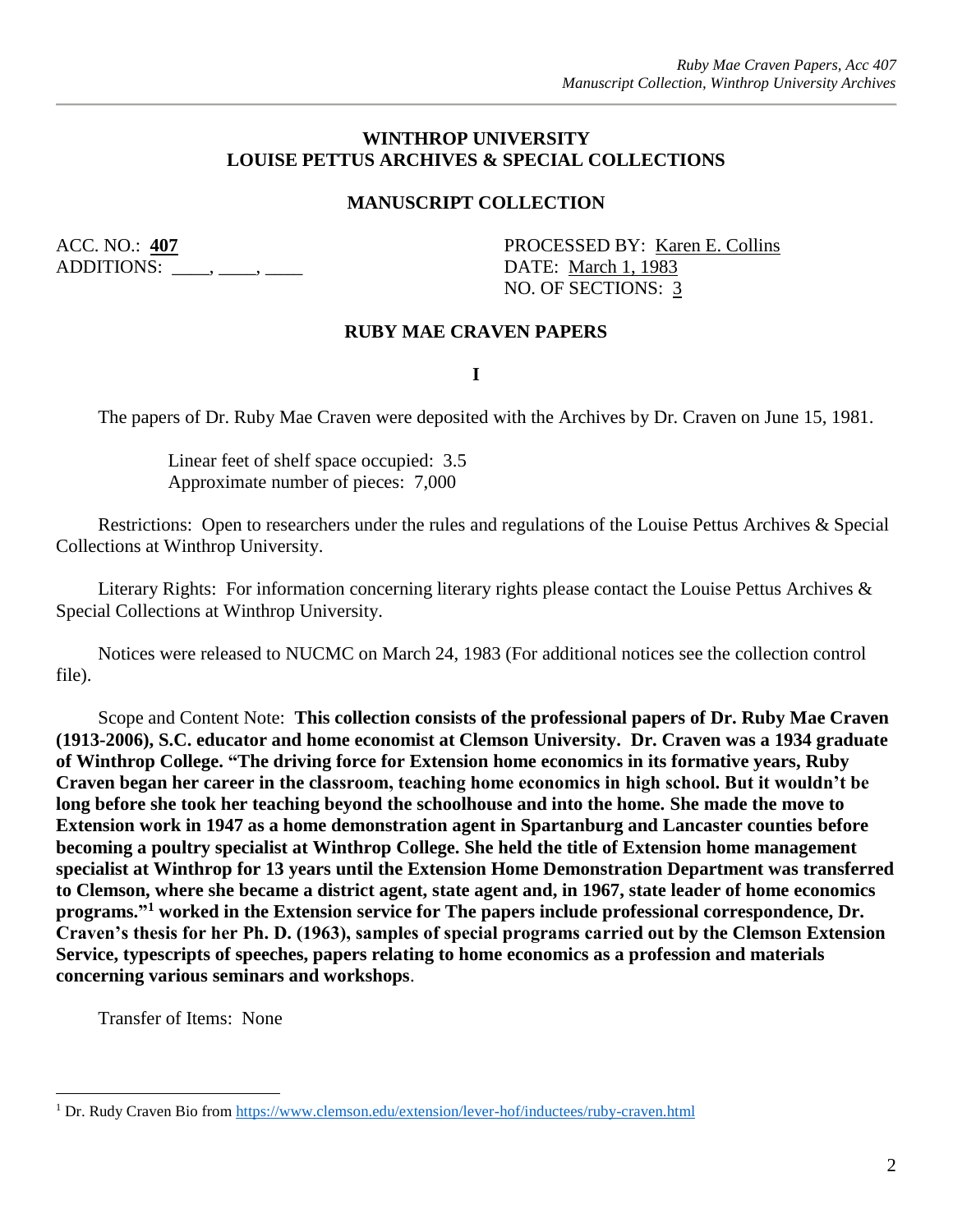#### **II**

#### **BIOGRAPHICAL DATA**

#### **DR. RUBY MAE CRAVEN**

**Obituary (***The Sun News* on Jul. 14, 2006)

Dr. Ruby Mae Craven, 92, passed away Wednesday, July 12, 2006 at the Bethea Baptist Home in Darlington.

Dr. Craven was born in the Friendship Community of Marion County, a daughter of Abraham Preston Craven and Martha Wylma Shelley Craven.

She graduated from Winthrop College with a Bachelor of Science degree in home economics and from the University of Tennessee with a Masters degree in management of family resources. She held a fellowship at the University of Wisconsin to earn the Ph.D. in extension administration.



Dr. Craven taught in the public schools of S.C. for seven years and joined the Clemson Extension Service in 1941. She held Extension Service positions of assistant home economics agent, home economics agent, specialist in family resource management, district agent in the Savannah District and retired in 1976 as State Leader of Extension Home Economics, Emeritus.

Among Dr. Craven's numerous memberships in local and professional organizations are The American and South Carolina Association of Family and Consumer Science, AAUW, National Association of Retired Federal Employees, Association of Winthrop Alumni, Association of Retired Clemson Extension Employees, Epsilon Sigma Phi, National Honorary Extension Fraternity, South Carolina State Employees Association, The Nature Conservancy, National Trust for Historical Preservation and The Pee Dee Chapter of the S.C. Genealogical Society.

Among her honors are The Mary Mildred Sullivan Award from Winthrop University, Distinguished Award from Clemson University, the Cornerstone Award from the Association of Extension Home Economics, State Award for Retired Service by Epsilon Sigma Phi, Order of the Palmetto Award made by Governor David Beasley and the Susan B. McWhorter Outstanding Woman Prefessional Award from the Association of Women Professionals, Clemson Chapter.

Dr. Craven was past president of the S.C. Home Economics Association, the president of the state presidents Unit of the American Home Economics Association, and president and treasurer of the Clemson Club of Winthrop Alumni.

She also served on the boards of the Winthrop Alumni Association and the Winthrop Foundation. Dr. Craven also served as executive secretary of the Association of Retired Clemson Extension Employees.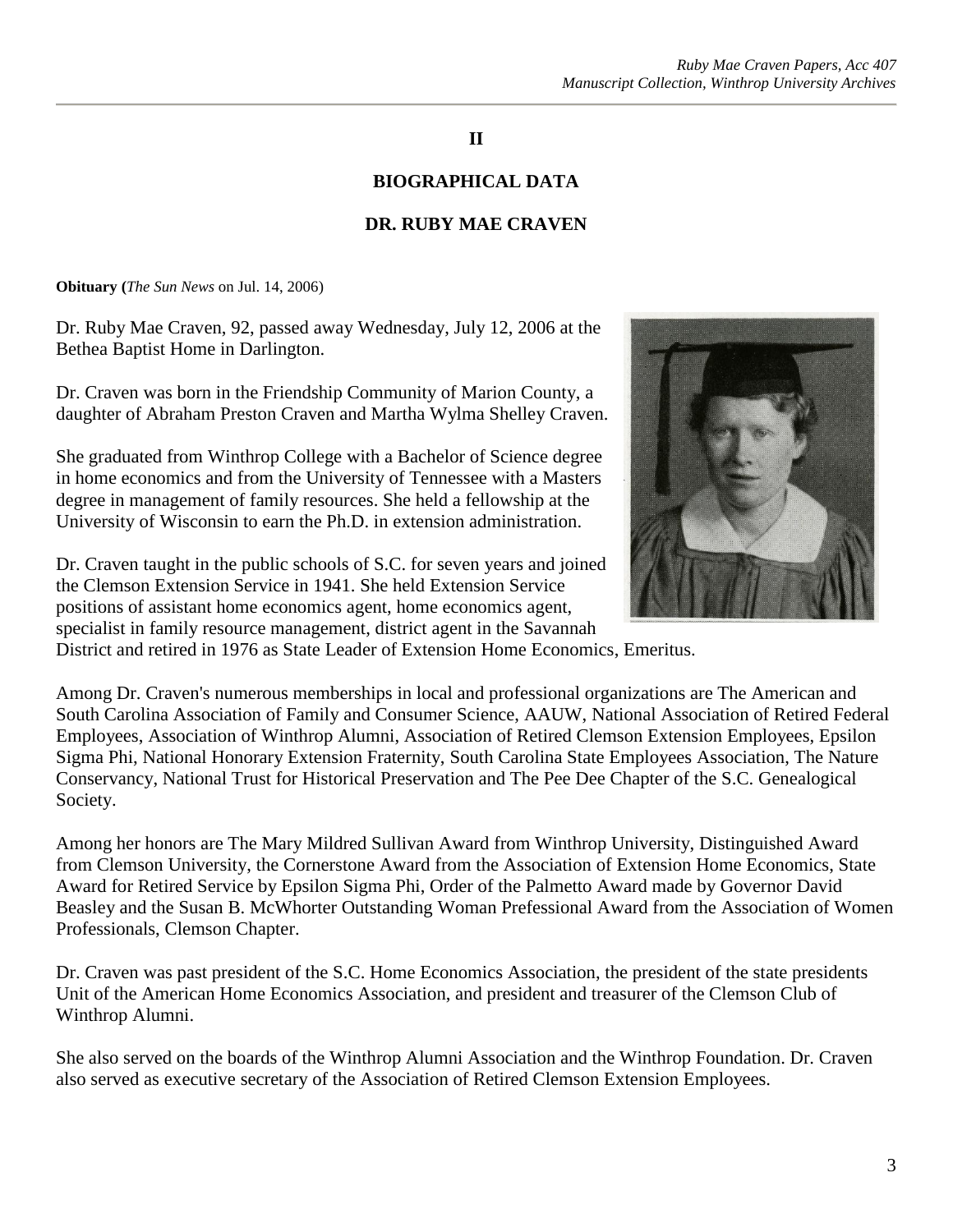#### **II**

#### **BIOGRAPHICAL DATA (cont.)**

#### **DR. RUBY MAE CRAVEN**

Dr. Craven loved the natural areas of her state and had great enjoyment of Lake Hartwell on which she lived for 33 years and shared it with friends and family.

Her other main hobby was publishing her two family histories.

Dr. Craven was a member of Ebenezer Baptist Church of Florence and had served one term as deacon in the Clemson First Baptist Church, where she was a member for 40 years.

She served as a teacher in the several churches of which she was a member during her life time.

Surviving are three nephews, Kenneth Craven of Marion, Ashley (Jenks) Craven of Florence and Frank (Kay) Craven of Savannah; a niece, Martha Craven (David) Stackhouse of Marion; 16 great-nieces and greatnephews, Curtis (Connie) Johnson of North Myrtle Beach, Elizabeth Johnson and Daniel Mansy of Wheatin, Ill., Hubert (Joyce) Avant of Yemassee, Brenda Avant and Jimmy Bennett of James Island, Larry (Katherine) Avant of Johns Island, Angela Avant and Charles Chavis of Johns Island, John (Janice) Norton of Little Switzerland, N.C., Charles (Katherine) Norton of Lugoff, David (Kathleen) Norton of Rock Hill; Benji (Barbara) Norton of Irmo, Kasey (Amanda) Craven of Greenville, Freddie Webb of Florence, and Charles Stackhouse, David Stackhouse II, Elizabeth Stackhouse and William Stackhouse, all of Marion. Also surviving are great-great-nieces and nephews; and great-great-great-nieces and nephews.

She was predeceased by her sisters, Odell Craven Utley and Lois Craven; and her brothers, Leon Craven, Hal G. Craven and Auburn P. Craven.

Funeral services will be held at 2 p.m. Saturday, July 15, 2006 at Ebenezer Baptist Church, 524 S. Ebenezer Road in Florence.

Burial will follow in Rose Hill Cemetery in Marion, directed by Smith-Collins Funeral Home of Marion.

Visitation will be held Friday evening, July 14, 2006 from 6 until 7:30 p.m. at the Bethea Baptist Home Chapel in Darlington.

The family will also receive friends Saturday afternoon, July 15, 2006, one hour prior to the service, at Ebenezer Baptist Church in Florence and following the committal service at Rose Hill Cemetery in Marion.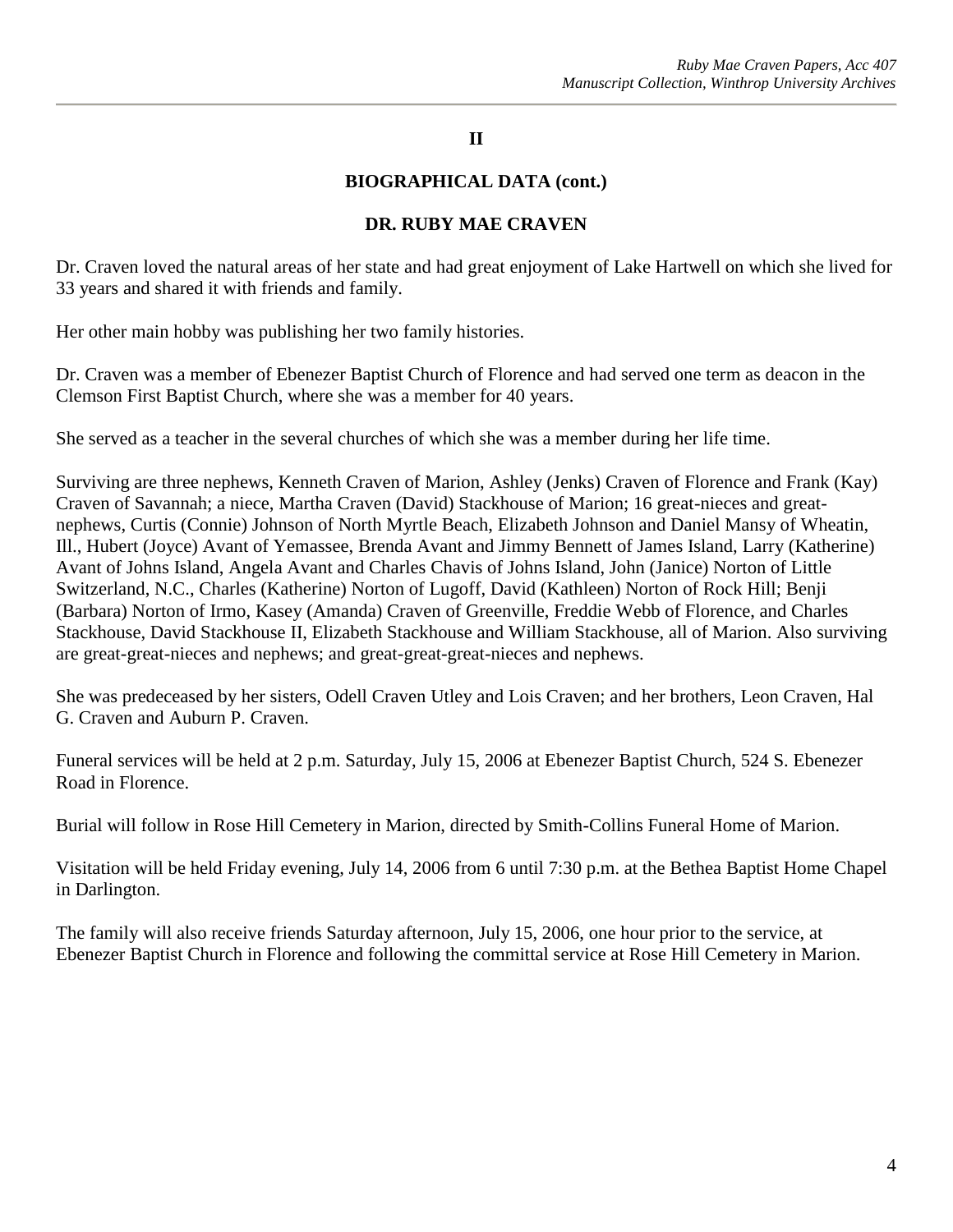### **DESCRIPTION OF SERIES**

| <b>Box(es)</b> Folder(s) |         | <b>Series</b>                                                                                                                                                                                                                                                   | $Year(s)$                    |
|--------------------------|---------|-----------------------------------------------------------------------------------------------------------------------------------------------------------------------------------------------------------------------------------------------------------------|------------------------------|
| $\mathbf{1}$             | $1-2$   | PROFESSIONAL CORRESPONDENCE<br>Consists of correspondence between Dr. Craven and County Extension<br>leaders on a variety of subjects. Subjects include programs,<br>workshops, meetings, and committees. In chronological order.                               | 1970, 1972-1974,<br>1976, nd |
| 1                        | $3-4$   | EXTENSION HOMEMAKERS COUNCIL CORRESPONDENCE<br>Consists of correspondence concerning meetings, Civil Rights<br>guidelines as applied to the Council, Master Farm Family Program and<br>various programs & workshops. In chronological order.                    | 1972-1974, 1976, nd          |
| $\overline{2}$           | 5       | PAPERS RELATING TO AFFIRMATIVE ACTION<br>Consists of correspondence and reports concerning the implementation<br>of an affirmative action program at the Cooperative Extension Service<br>of Clemson University. In chronological order.                        | 1972-1974, nd                |
| $\overline{2}$           | 6       | PAPERS RELATING TO COLLEGE WEEK FOR SENIOR<br><b>CITIZENS AT CLEMSON</b><br>Consists of correspondence, brochures $\&$ catalogues concerning<br>registration and courses offered during College Week for Senior<br>Citizens at Clemson. In chronological order. | 1976-1977, 1981              |
| $\overline{2}$           | $7 - 8$ | PAPERS RELATING TO COMMUNITY DEVELOPMENT                                                                                                                                                                                                                        | 1956-1961, 1963-<br>1965, nd |
|                          |         | A. PROGRAMS<br>Consists of correspondence, brochures, and guidelines concerning the<br>community development program. This program emphasizes the<br>improvement of one's community through citizen involvement. In<br>chronological order.                     | 1956-1961, 1963-<br>1964, nd |
|                          |         | <b>B. WORKSHOPS</b><br>Consists of brochures $\&$ guidelines for constructing community<br>development workshops. In chronological order.                                                                                                                       | 1964-1965, nd                |
| 2                        | 9       | PAPERS RELATING TO CONSUMER EDUCATION                                                                                                                                                                                                                           |                              |
|                          |         | A. CONSUMER PROGRAMS<br>Consists of brochures and a guideline on how to conduct various<br>consumer programs. In chronological order.                                                                                                                           | 1972, 1974, nd               |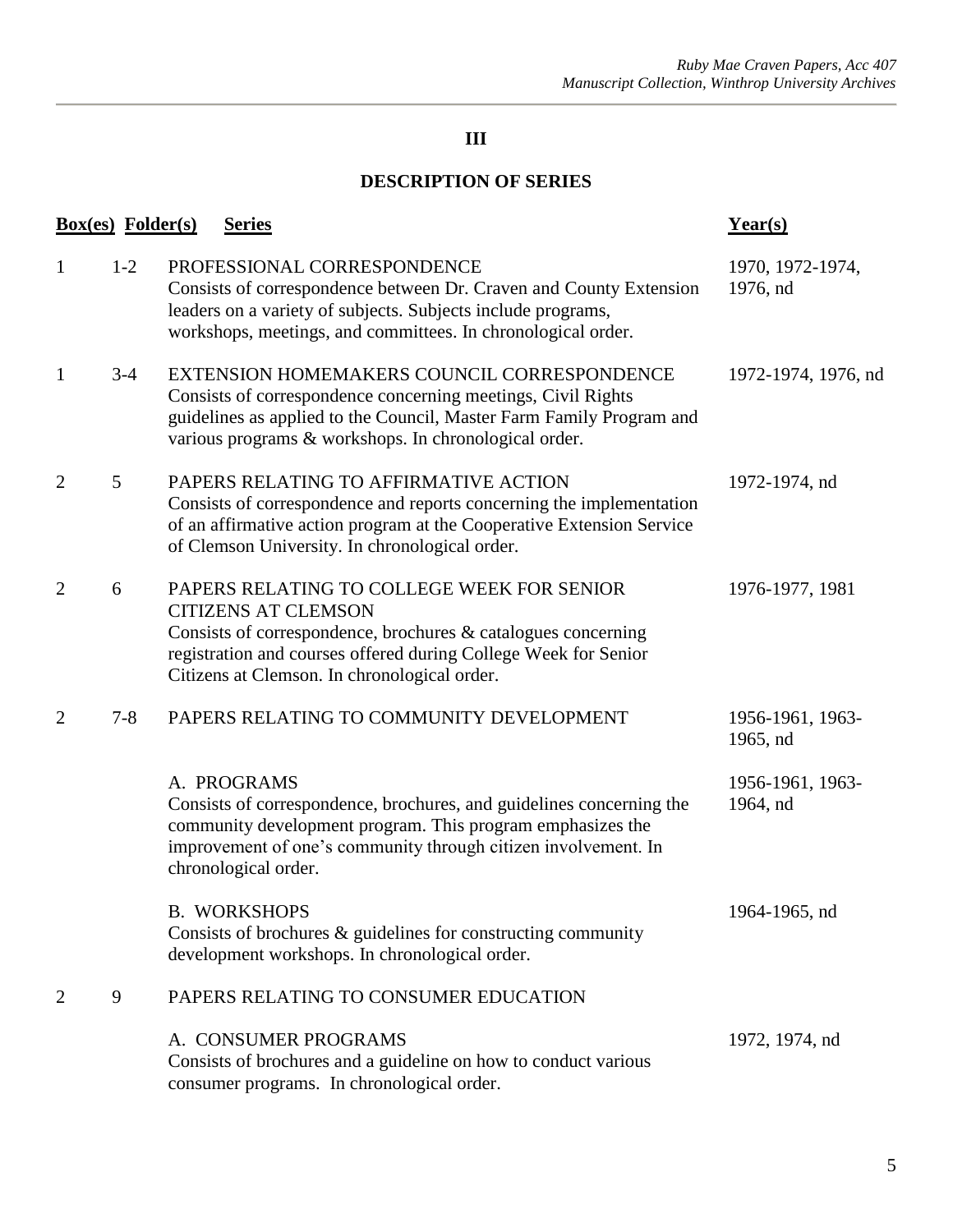| <b>Box(es)</b> Folder(s) |    |            | <b>Series</b>                                                                                                                                                                                                                                                                                              | $Year(s)$                         |
|--------------------------|----|------------|------------------------------------------------------------------------------------------------------------------------------------------------------------------------------------------------------------------------------------------------------------------------------------------------------------|-----------------------------------|
|                          |    | order.     | <b>B. STUDIES OF TEENAGERS AS CONSUMERS</b><br>Consists of studies on teenagers and money, teenage consumer<br>programs and the needs of the teenage consumer. In chronological                                                                                                                            | 1961, 1966, 1967                  |
| $\overline{2}$           | 10 |            | PAPERS RELATING TO COTTON MATTRESS MAKING<br>Consists of correspondence and brochures concerning cotton mattress<br>making. In addition are lists of supplies needed and instruction son<br>how to make the mattresses. In chronological order.                                                            | 1937, 1940-1941, nd               |
| 3                        | 11 | Wisconsin. | <b>DISSERTATION</b><br>Consists of Dr. Craven's dissertation entitled "Factors Associated with<br>the Program Leadership of the State Leader of Home Economics<br>Extension." This dissertation was a partial fulfillment for a degree of<br>Doctor of Philosophy which Craven earned at the University of | 1963                              |
| 3                        | 12 |            | PAPERS RELATING TO THE EXPANDED FOOD & NUTRITION<br>EDUCATION PROGRAM (EFNEP)                                                                                                                                                                                                                              |                                   |
|                          |    | order.     | A. CORRESPONDENCE<br>Consists of correspondence concerning meetings, employment hours<br>& pay programs for workers, information relating to visiting families<br>in the program, and reports concerning the program. In chronological                                                                     | 1969, 1973-1975                   |
| 3                        | 13 |            | B. LOW INCOME FAMILY PROGRAM IN ALABAMA<br>Consists of a 5 year report, in booklet form, concerning a pilot project<br>involving young homemakers in low income rural Alabama. No order.                                                                                                                   | nd                                |
| $\overline{4}$           | 14 |            | C. NUTRITION CONFERENCE<br>Consists of correspondence and reports concerning home nutrition<br>projects and a report on the Nutrition Education Conference held in<br>Washington, D.C., February 20-22, 1967. In chronological order.                                                                      | 1967-1968, 1970,<br>1973-1974, nd |
| 4                        | 14 |            | D. NUTRITION RESEARCH<br>Consists of a report on nutritional values of family diets as related to<br>incomes in South Carolina and a report concerning cereal enrichment.<br>In chronological order.                                                                                                       | 1958                              |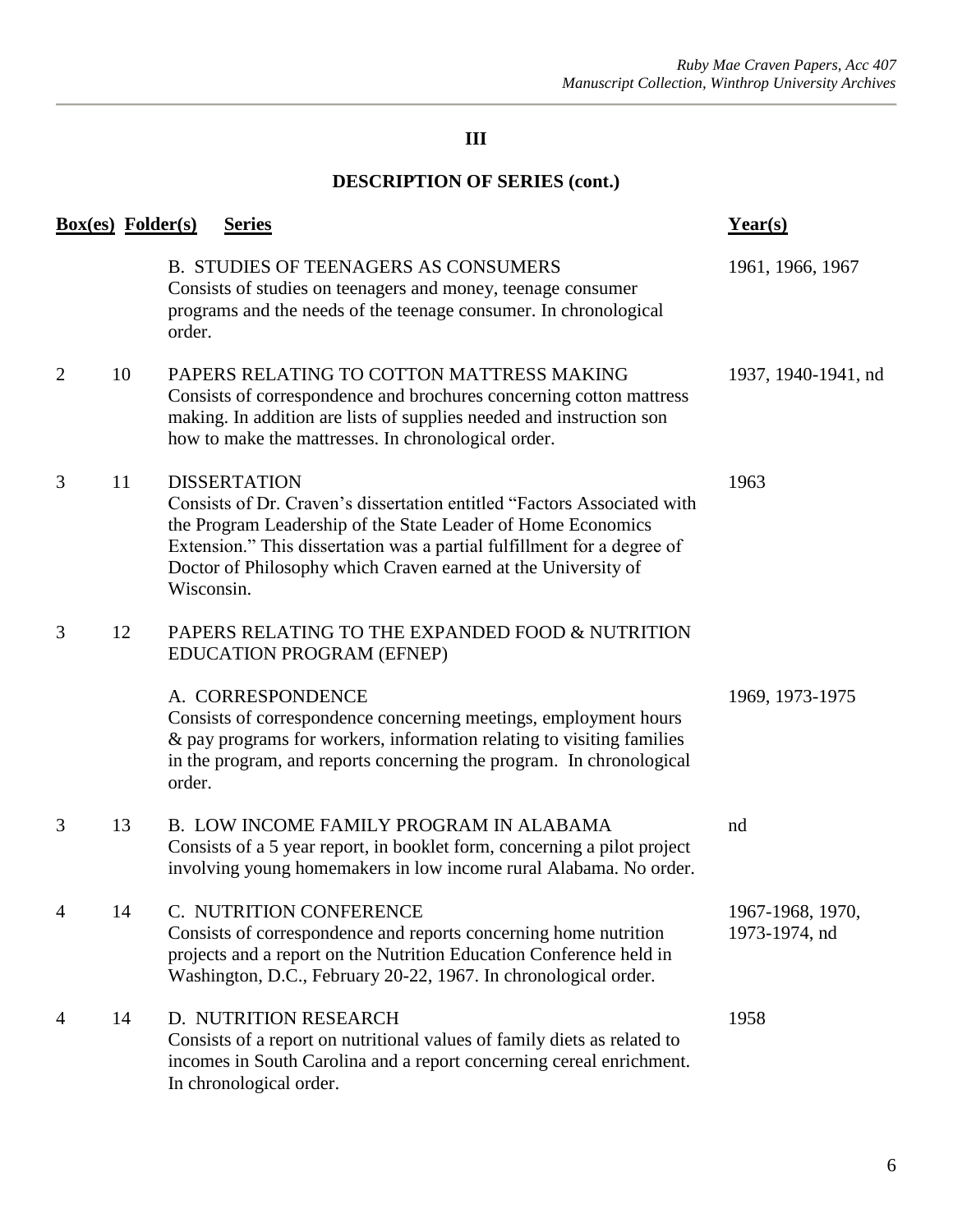| <b>Box(es)</b> Folder(s) |    |        | <b>Series</b>                                                                                                                                                                                                              | Year(s)                       |
|--------------------------|----|--------|----------------------------------------------------------------------------------------------------------------------------------------------------------------------------------------------------------------------------|-------------------------------|
| 4                        | 15 |        | E. PELLAGRA PROGRAM<br>Consists of correspondence and reports concerning research on food<br>supply and its relationship to pellagra. Of particular interest is a study<br>of Lee County, S.C. In chronological order.     | 1930-1932, nd                 |
| 4                        | 15 |        | F. RECORD FORMS<br>Consists of lists of changes in the way records for EFNEP are kept and<br>suggestions on how to keep a log. In chronological order.                                                                     | 1972, nd                      |
| 4                        | 16 | order. | G. REPORTS<br>Consists of memos, statistic sheets and reports concerning families,<br>aids, volunteers & youths involved with EFNEP. In chronological                                                                      | 1973, 1974, 1977, nd          |
| $\overline{4}$           | 17 |        | H. TRAINING MATERIALS                                                                                                                                                                                                      |                               |
|                          |    |        | 1. COUNTY HOME ECONOMISTS<br>Consists of outlines, guides, and studies concerning the training of<br>county home economists. In chronological order.                                                                       | 1969, 1972, nd                |
|                          |    |        | 2. VOLUNTEERS<br>Consists of outlines, guides and studies concerning the training of<br>volunteers to work with EFNEP programs. In chronological order.                                                                    | 1970, 1971, nd                |
| 5                        | 18 |        | 3. PROGRAM ASSISTANTS<br>Consists of outlines, guides, studies, and work logs concerning the<br>training of program assistants to work with EFNEP programs. In<br>chronological order.                                     | 1967, 1969, 1971, nd          |
| 5                        | 19 |        | PAPERS RELATING TO EXTENSION ANNUAL CONFERENCES                                                                                                                                                                            |                               |
|                          |    |        | A. CONFERENCES<br>Consists of correspondence, brochures, itineraries, concerning<br>programs and workshops at the annual extension workers conferences<br>held at various college campuses in S.C. In chronological order. | 1949, 1954, 1956-<br>1961, nd |
|                          |    |        | <b>B. NEGRO CONFERENCES</b><br>Consists of an itinerary for the annual negro agents conference held at<br>the South Carolina State College. In chronological order.                                                        | 1962, nd                      |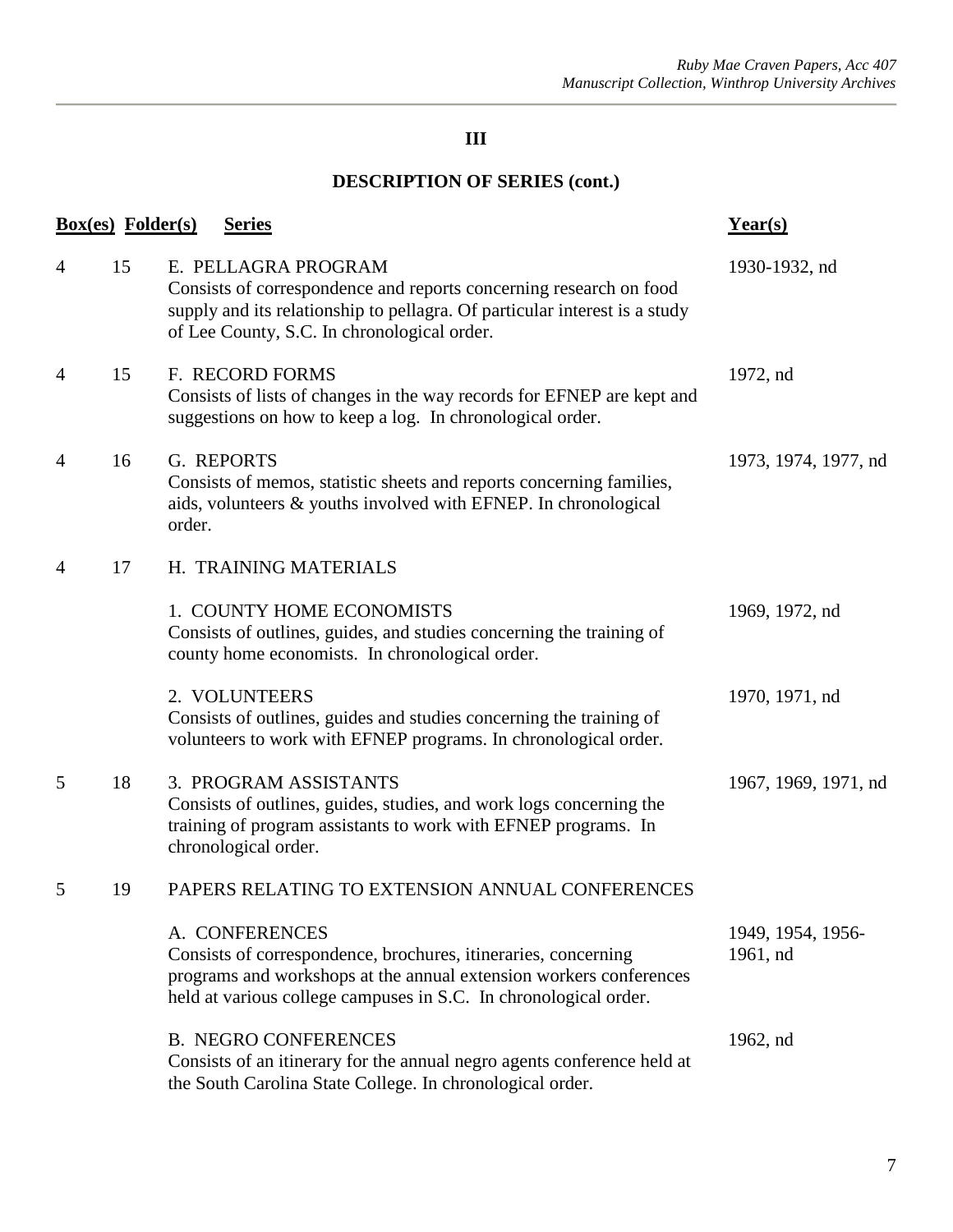| <b>Box(es)</b> Folder(s) |    |                 | <b>Series</b>                                                                                                                                                                                                                                                                      | Year(s)                             |
|--------------------------|----|-----------------|------------------------------------------------------------------------------------------------------------------------------------------------------------------------------------------------------------------------------------------------------------------------------------|-------------------------------------|
| 5                        | 20 |                 | PAPERS RELATING TO EXTENSION WORK                                                                                                                                                                                                                                                  |                                     |
|                          |    | <b>WORKERS</b>  | A. GUIDES AND SUGGESTIONS FOR S.C. EXTENSION<br>Consists of a guide, in booklet form for agricultural extension workers.                                                                                                                                                           | 1950                                |
| 5                        | 21 |                 | <b>B. HISTORY OF EXTENSION WORK</b><br>Consists of pamphlets, brochures, and brief historical sketches relating<br>to extension work. In addition is correspondence concerning questions<br>about the history of extension work and various pay scales. In<br>chronological order. | 1931, 1935, 1940,<br>1942, 1946, nd |
| 5                        | 22 |                 | C. HOME ECONOMICS RESEARCH                                                                                                                                                                                                                                                         |                                     |
|                          |    | <b>PROGRAM</b>  | 1. HOME ECONOMICS EXTENSION AND EFFECTIVENESS<br>Consists of a report on participation in the Home Economics Extension<br>and Effectiveness program for the counties of Aiken, Clarendon and<br>Kershaw. The report is in booklet form.                                            | 1939                                |
|                          |    | <b>PROGRAMS</b> | 2. A STUDY OF URBAN HOME ECONOMICS EXTENSION<br>A study, in booklet form, of Home Economics extension programs in<br>Baltimore, MD.                                                                                                                                                | 1957                                |
| 6                        | 23 |                 | D. JOINT COMMISSION REPORT ON EXTENSION PROGRAM<br><b>POLICIES &amp; GOALS</b><br>Consists of a study, in booklet form, by the U.S. Dept. of Agriculture<br>and the Association of Land-Grant Colleges and Universities<br>concerning extension programs.                          | 1948                                |
|                          |    |                 | E. A STUDY OF EXTENSION SERVICE IN TRANSITION<br>A study, in booklet form, produced by Iowa State University<br>concerning the changing role of extension work.                                                                                                                    | 1956-1960                           |
|                          |    |                 | F. STUDIES ON THE SCOPE AND RESPONSIBILITIES OF<br><b>EXTENSION WORK</b><br>Consists of studies in booklet form, and includes <i>SCOPE</i> , a magazine<br>for Extension Workers. In chronological order.                                                                          | 1958, 1959, 1961, nd                |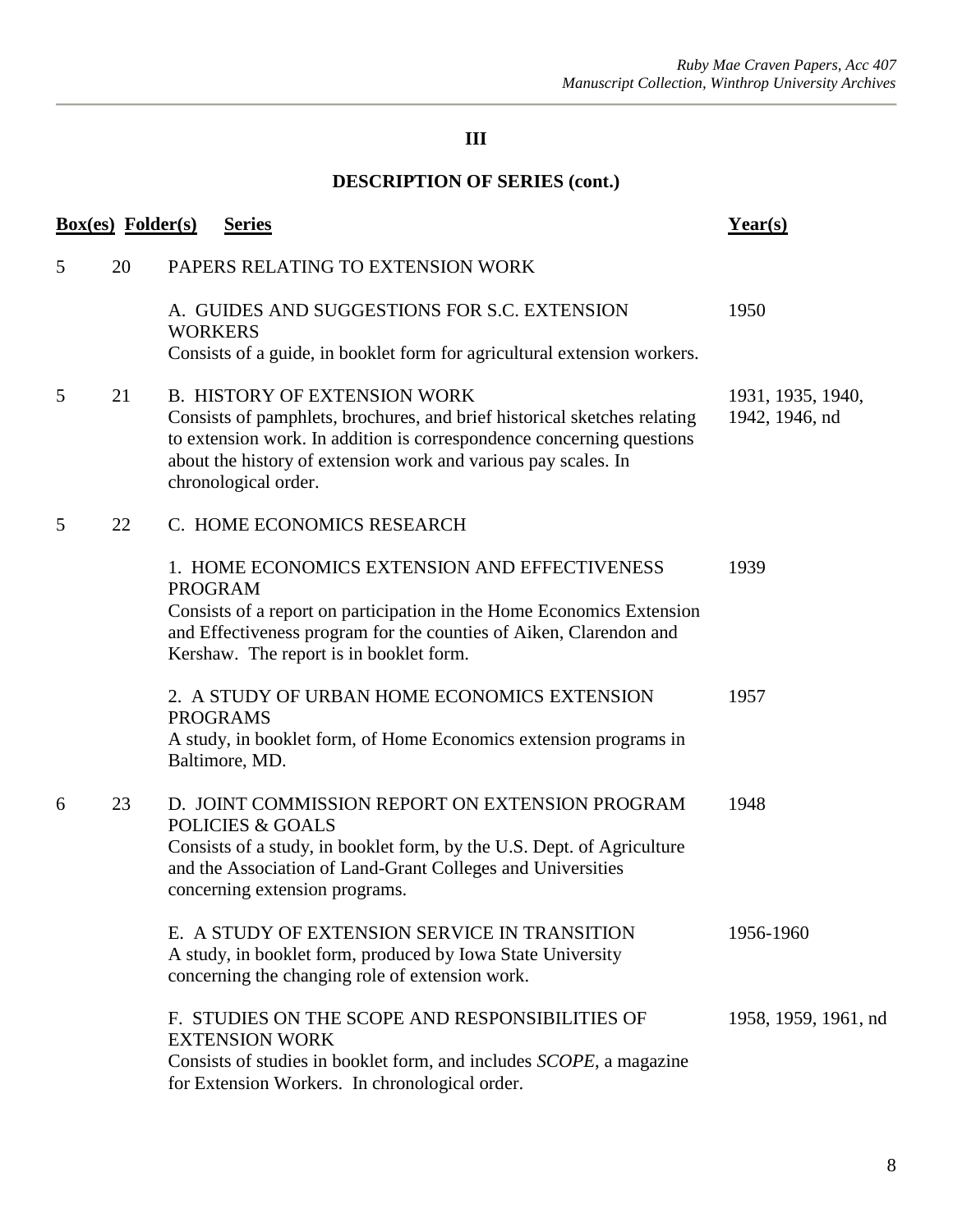|   | <b>Box(es)</b> Folder(s) | <b>Series</b>                                                                                                                                                                                                                                              | $Year(s)$                           |
|---|--------------------------|------------------------------------------------------------------------------------------------------------------------------------------------------------------------------------------------------------------------------------------------------------|-------------------------------------|
| 6 | 24                       | G. A STUDY OF HOME ECONOMISTS AND THEIR ROLE<br>THROUGHOUT THE WORLD<br>Consists of a booklet entitled, "The Extension Home Economist<br>Around the World."                                                                                                | nd                                  |
|   |                          | H. EVALUATIONS OF COUNTY EXTENSION PROGRAMS<br>Consists of a study, in booklet form, on how to use and conduct<br>evaluations. In addition is a set of guidelines used to evaluate<br>extension workers and programs. In chronological order.              | 1956, nd                            |
| 6 | 25                       | I. GUIDES TO EXTENSION PROGRAM PLANNING<br>Consists of a guideline on how to plan county agricultural extension<br>programs.                                                                                                                               | 1937                                |
|   |                          | J. SPECIAL OCCASIONS OF THE EXTENSION HOMEMAKERS<br><b>COUNCIL</b><br>Consists of a synopsis on various meetings of the Farm Women's<br>Council such as the $25th$ anniversary celebration. In chronological<br>order.                                     | 1921, 1939, 1963,<br>1971, 1973, nd |
| 6 | 26                       | K. EXTENSION PROGRAM DEVELOPMENT SEMINAR FOR<br><b>STATE STAFF</b><br>Consists of notes on how to plan programs, suggested subjects and<br>objectives of programs. In chronological order.                                                                 | 1964, nd                            |
| 7 | 27                       | L. WORKSHEETS FOR PROGRAM DEVELOPMENT TRAINING<br>Consists of samples of fact sheets, graphs, charts, and other materials<br>used in training extension workers. Of special interest are sample<br>surveys of Hampton County, S.C. In chronological order. | 1975, nd                            |
|   |                          | M. WORKSHEETS FOR PROGRAM DEVELOPMENT SEMINAR<br>FOR STATE STAFF<br>Consists of correspondence, sample worksheets, surveys, and other<br>materials used to teach extension workers how to develop seminars. In<br>chronological order.                     | 1964, 1965, nd                      |
| 7 | 28                       | N. PROGRAM SEMINAR FOR ADMINISTRATION STAFF<br>Consists of an outline for a program seminar and a report on long<br>range programs for the extension service. In chronological order.                                                                      | nd                                  |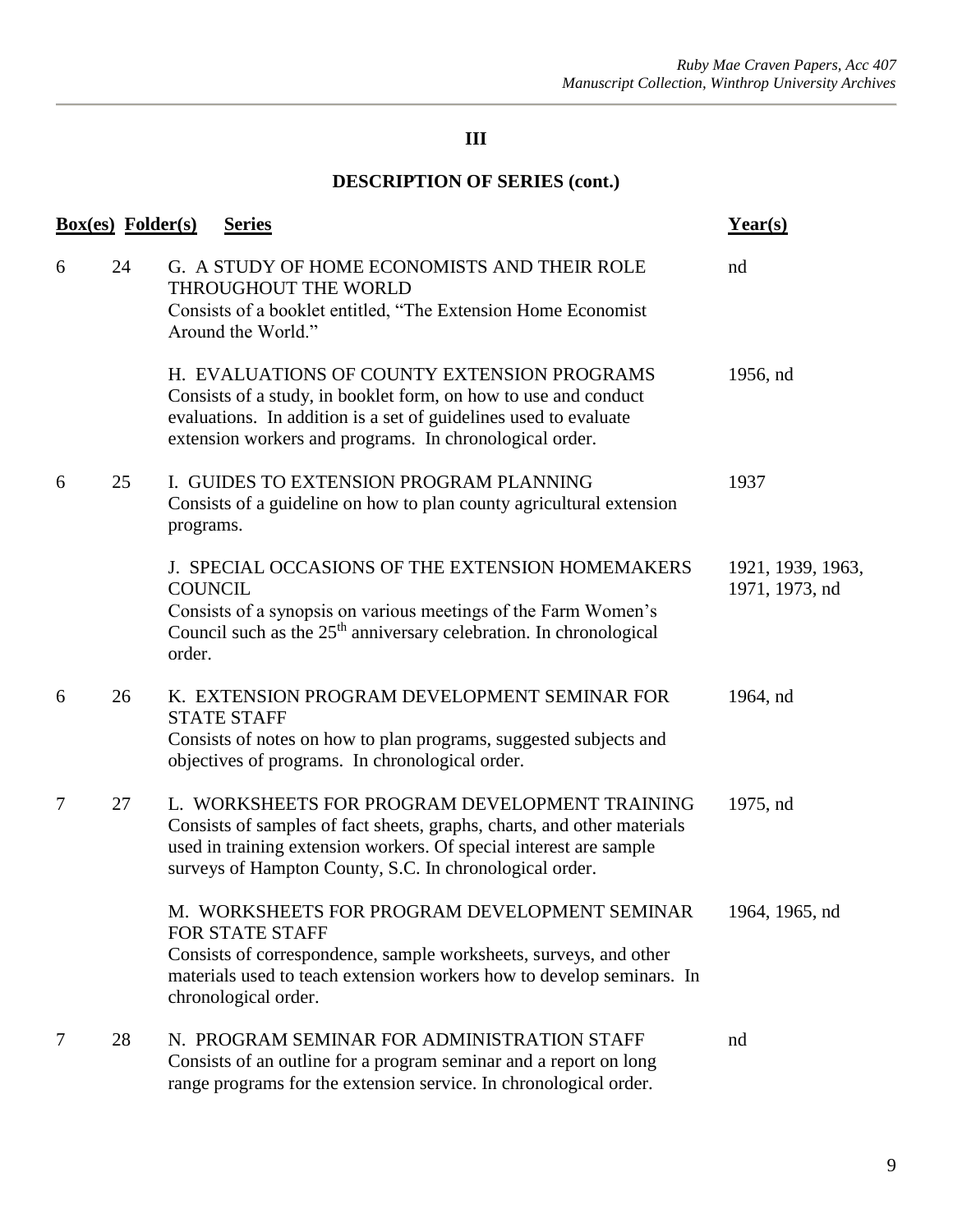| <b>Box(es)</b> Folder(s) |    |                 | <b>Series</b>                                                                                                                                                                          | $Year(s)$           |
|--------------------------|----|-----------------|----------------------------------------------------------------------------------------------------------------------------------------------------------------------------------------|---------------------|
|                          |    | <b>COUNCILS</b> | O. GUIDES & POLICIES FOR EXTENSION HOMEMAKERS<br>Consists of a manual and brochures outlining the policies of the<br>Extension Homemakers Council. In chronological order.             | 1974, nd            |
| 7                        | 29 | <b>PROGRAM</b>  | PAPERS RELATING TO FARM & HOME DEVELOPMENT                                                                                                                                             |                     |
|                          |    |                 | A. DEVELOPMENT PROGRAM<br>Consists of a description of farm programs and reports concerning<br>various area programs. In chronological order.                                          | 1954, 1956, nd      |
| $\overline{7}$           |    |                 | 29-30 B. FARM & HOME WEEK AT CLEMSON<br>Consists of correspondence, newspaper clippings, pamphlets and<br>brochures concerning Farm & Home Week at Clemson. In<br>chronological order. | 1954, 1958-1962, nd |
| 7                        | 31 |                 | C. GOALS FOR AGRICULTURE & LIVING<br>Consists of a booklet on the future of S.C. Agriculture.                                                                                          | nd                  |
| 8                        | 32 |                 | PAPERS RELATING TO HOME ECONOMICS PROGRAMS                                                                                                                                             |                     |
|                          |    | order.          | A. HOME ECONOMICS PROGRAM PLANS<br>Consists of correspondence, memos and suggested projects concerning<br>planning of programs by Demonstration Agents. In chronological               | 1959, nd            |
|                          |    |                 | <b>B. EVALUATIONS</b><br>Consists of correspondence, statistics and reports concerning volunteer<br>programs. In chronological order.                                                  | 1973, 1974, nd      |
| 8                        | 33 |                 | C. HOME ECONOMIC STAFF WORK PLANS<br>Consists of correspondence, brochures and outlines concerning how<br>staff members should develop programs. In chronological order.               | 1959, 1961-1964, nd |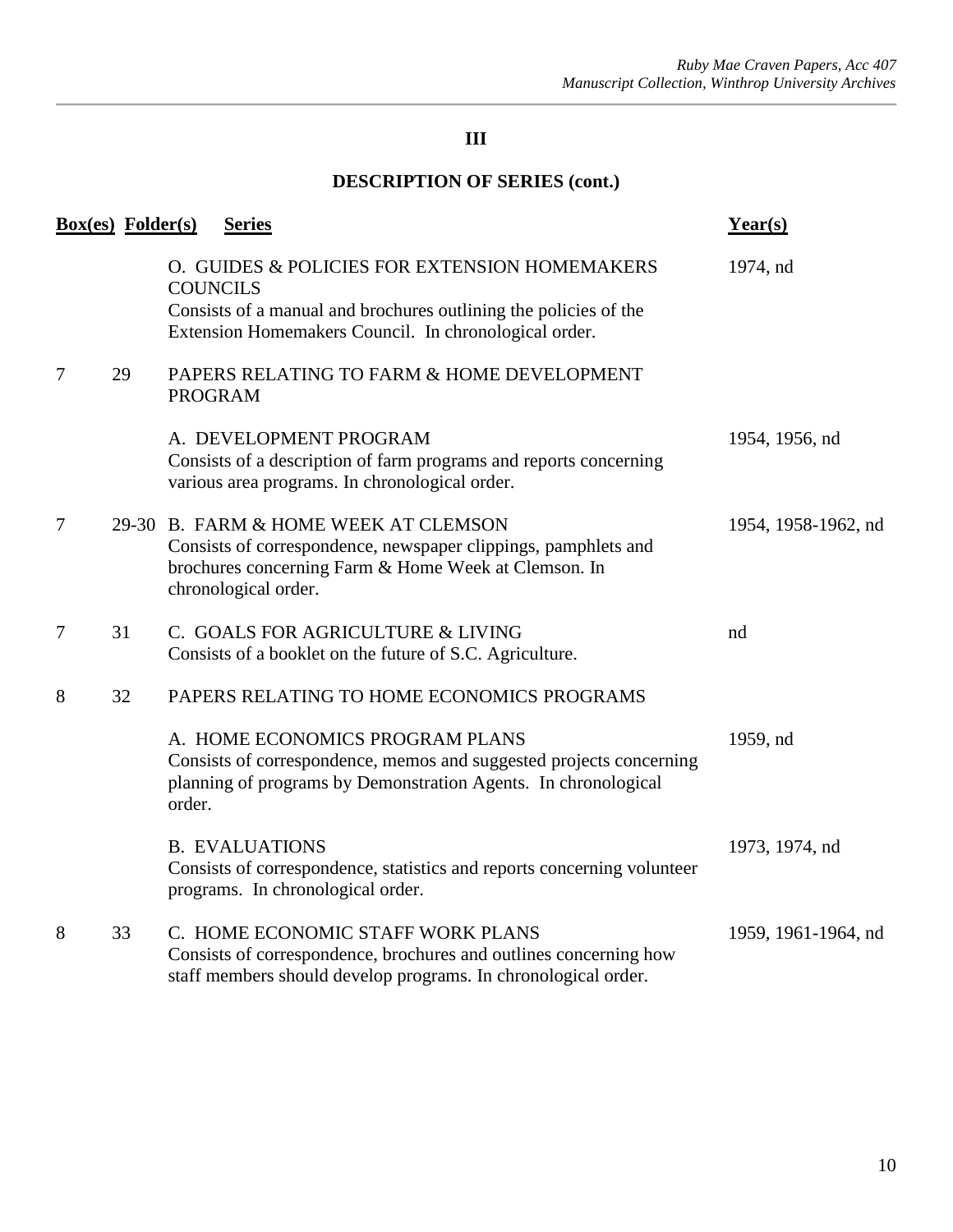|   | <b>Box(es)</b> Folder(s) | <b>Series</b>                                                                                                                                                                                                                                                                                                                                             | Year(s)                                   |
|---|--------------------------|-----------------------------------------------------------------------------------------------------------------------------------------------------------------------------------------------------------------------------------------------------------------------------------------------------------------------------------------------------------|-------------------------------------------|
| 8 | 34                       | PAPERS RELATING TO HOME ECONOMICS RESEARCH IN<br>THE SOUTHERN REGION                                                                                                                                                                                                                                                                                      |                                           |
|   |                          | A. FAMILY ECONOMICS RESEARCH<br>Includes correspondence, brochures, publication lists and various<br>research projects. Topics include home economics extension programs<br>and consumer credit as related to the farm family. In chronological<br>order.                                                                                                 | 1956, 1958, 1959,<br>1966, 1967, 1969, nd |
| 8 | 35                       | B. FOCUS<br>Consists of a publication by Clemson University $\&$ the U.S.<br>Department of Agriculture concerning extension home economic<br>programs. In chronological order.                                                                                                                                                                            | 1976, nd                                  |
| 8 | 36                       | PAPERS RELATING TO THE HOUSING PROGRAM                                                                                                                                                                                                                                                                                                                    |                                           |
|   |                          | A. TURNKEY PROGRAM<br>Consists of eligibility requirements, home buyers agreement, and an<br>outline for a homeownership program for low income families. In<br>chronological order.                                                                                                                                                                      | 1970, nd                                  |
| 8 | 37                       | B. BASIC HOMES PROGRAM: SUPPLEMENTARY MATERIALS<br>FOR STATE HOUSING AUTHORITY<br>Consists of correspondence, poverty guidelines issued by the Office of<br>Economic Opportunity (OEO), memos and brochures concerning the<br>basic home program of the extension service and its work with the<br>S.C. State Housing Authority. In chronological order.  | 1973, 1974, nd                            |
| 9 | 38                       | C. BASIC HOMES PROGRAM<br>Consists of a report to the S.C. State Housing Authority from the<br>Clemson University Cooperative Extension concerning counseling for<br>the basic homes program.                                                                                                                                                             | 1976                                      |
| 9 | 39                       | D. PROPOSALS & AGREEMENT WITH STATE HOUSING<br><b>AUTHORITY</b><br>Consists of correspondence, guidelines, reports, newspaper clippings,<br>mailing lists and a proposal from the Clemson University Cooperative<br>Extension to the S.C. State Housing Authority concerning a counseling<br>project for the Basic Homes Program. In chronological order. | 1973-1974, nd                             |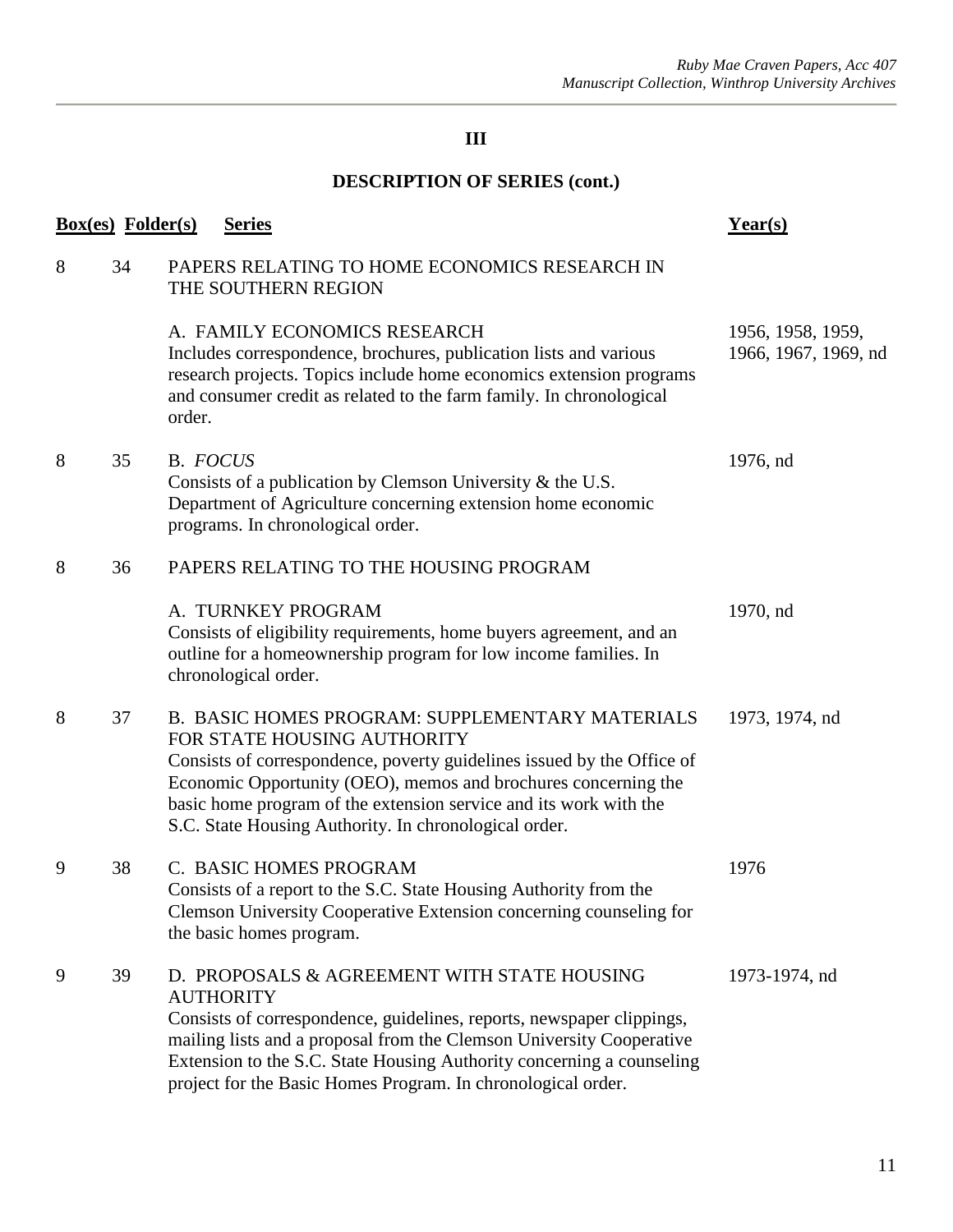|    | <b>Box(es)</b> Folder(s) | <b>Series</b>                                                                                                                                                                                                                                                                                                                                                                                                                                | Year(s)                        |
|----|--------------------------|----------------------------------------------------------------------------------------------------------------------------------------------------------------------------------------------------------------------------------------------------------------------------------------------------------------------------------------------------------------------------------------------------------------------------------------------|--------------------------------|
| 9  | 40                       | E. TRAINING SESSIONS FOR PROGRAM ASSISTANTS<br>Consists of correspondence, itineraries evaluations, outlines and<br>reports concerning the training of counselors for the Basic Homes<br>Program. In chronological order.                                                                                                                                                                                                                    | 1974-1975, nd                  |
| 9  | 41                       | PAPERS RELATING TO THE ROLE OF LAND-GRANT COLLEGES<br>AND UNIVERSITIES IN HOME ECONOMICS                                                                                                                                                                                                                                                                                                                                                     |                                |
|    |                          | A. HOME ECONOMICS EDUCATION RESEARCH<br>Consists of a statement of objectives in booklet form concerning home<br>economics in land-grant colleges and universities.                                                                                                                                                                                                                                                                          | 1959                           |
|    |                          | <b>B.</b> SPEECHES<br>Consists of various speeches on a variety of subjects including home<br>economics administrators, the role of universities in family living<br>education, issues confronting home economics in colleges, and the<br>solving of man's environmental problems. Also included is a booklet<br>of titles of completed theses in Home Economics and related fields in<br>colleges and universities. In chronological order. | 1960-1961, 1965-<br>1966, 1969 |
|    |                          | C. PUBLICATIONS<br>Consists of selected papers presented to the Division of Home<br>Economics of the American Association of Land-Grant Colleges and<br>State Universities. Subjects include: changes in family life, home<br>economics research and evaluations in land-grant colleges. In<br>chronological order.                                                                                                                          | 1962                           |
| 10 | 42                       | PAPERS RELATING TO LEADERSHIP TRAINING FOR<br><b>EXTENSION AGENTS</b>                                                                                                                                                                                                                                                                                                                                                                        |                                |
|    |                          | A. LEADERSHIP TRAINING INSTITUTE<br>Consists of a brochure concerning a leadership training institute<br>conducted at the University of South Carolina.                                                                                                                                                                                                                                                                                      | 1961                           |
|    |                          | <b>B. LEADERSHIP ESSAYS</b><br>Consists of papers on leadership including the role of a leader and the<br>making of a leader. In chronological order.                                                                                                                                                                                                                                                                                        | 1958, 1961, nd                 |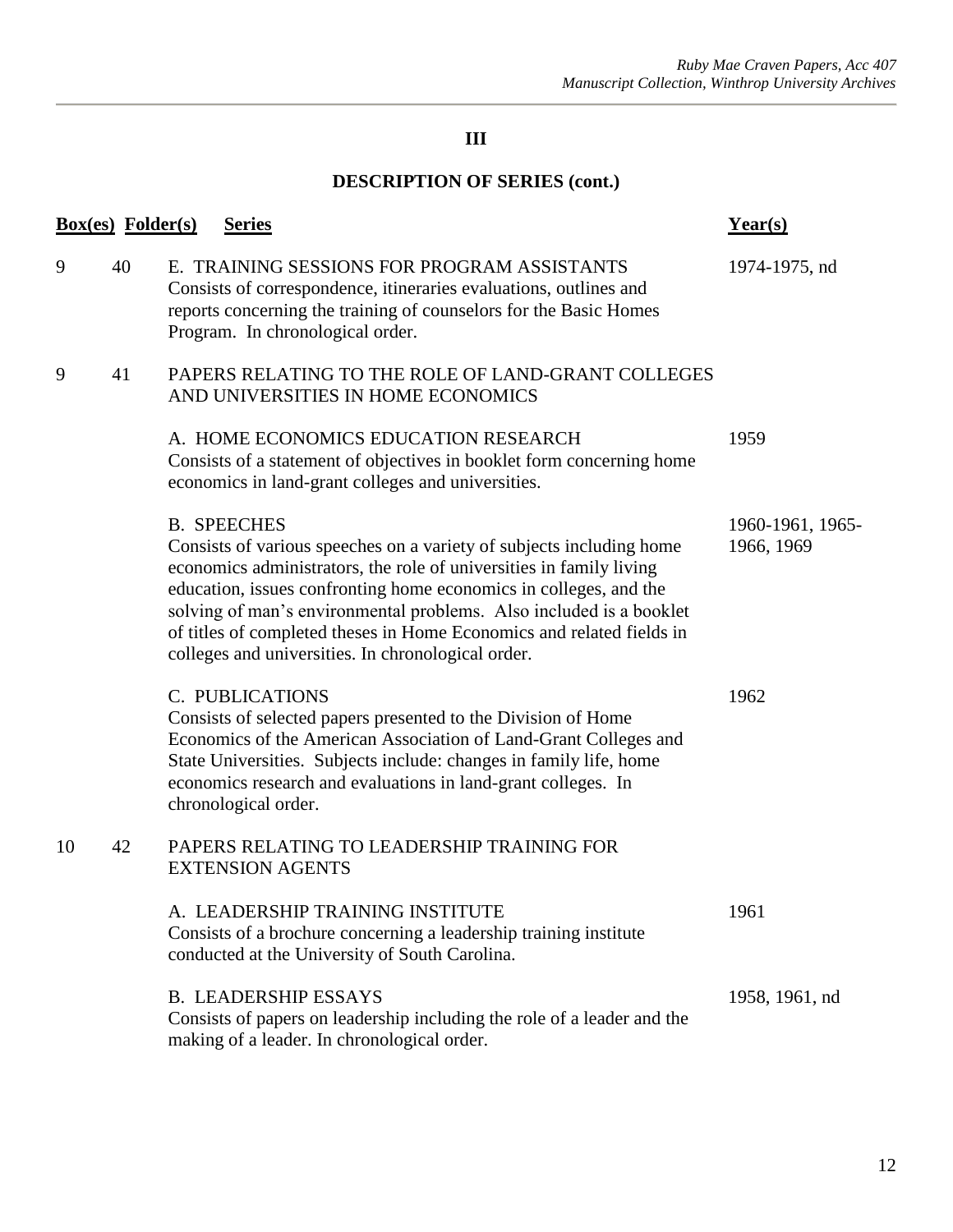|    | <b>Box(es)</b> Folder(s) |            | <b>Series</b>                                                                                                                                                                                                    | $Year(s)$           |
|----|--------------------------|------------|------------------------------------------------------------------------------------------------------------------------------------------------------------------------------------------------------------------|---------------------|
|    |                          |            | C. LEADERSHIP WORKSHOP FOR FLORIDA HOME<br><b>ECONOMICS STAFF</b><br>Consists of a paper entitled "The Heritage of Leadership" and a report<br>on the leadership workshop in Florida.                            | 1942, 1958          |
|    |                          |            | D. LEADERSHIP TRAINING FOR EXTENSION HOMEMAKERS<br>Consists of correspondence, pamphlets and brochures on leadership<br>training. In chronological order.                                                        | 1958, 1969, nd      |
| 10 | 43                       |            | E. NATIONAL LEADERSHIP CONFERENCE<br>Consists of correspondence, brochures, handbooks and outlines for the<br>National Leadership Conference on leadership training. In<br>chronological order.                  | 1963, 1969, nd      |
| 10 | 44                       |            | F. LEADERSHIP TRAINING<br>Consists of correspondence, memos, guidelines, a list of participants,<br>and notes on various leadership seminars & workshops. In<br>chronological order.                             | 1964-1968, 1973, nd |
|    |                          |            | G. LEADERSHIP TRAINING FOR VOLUNTEERS<br>Consists of newsletters on leadership development for volunteers.                                                                                                       | 1973                |
| 10 | 45                       |            | PAPERS RELATING TO LOW INCOME FAMILIES                                                                                                                                                                           |                     |
|    |                          |            | A. SEMINAR FOR STATE STAFF<br>Consists of notes and guidelines for a workshop on low socioeconomic<br>families and groups conducted at Clemson.                                                                  | 1965                |
| 10 | 46                       |            | <b>B. MIGRANTS</b><br>Consists of a booklet concerning extension workers aiding migrants.                                                                                                                        | nd                  |
|    |                          | C. INDIANS | Consists of a booklet concerning extension workers aiding Indians.                                                                                                                                               | nd                  |
|    |                          | FAMILIES.  | D. TRAINING MATERIALS FOR HOME ECONOMICS<br>PROGRAM ASSISTANTS WORKING WITH LOW-INCOME<br>Consists of role play skits and outlines for the training of assistants to<br>work with Low-Income families. No order. | nd                  |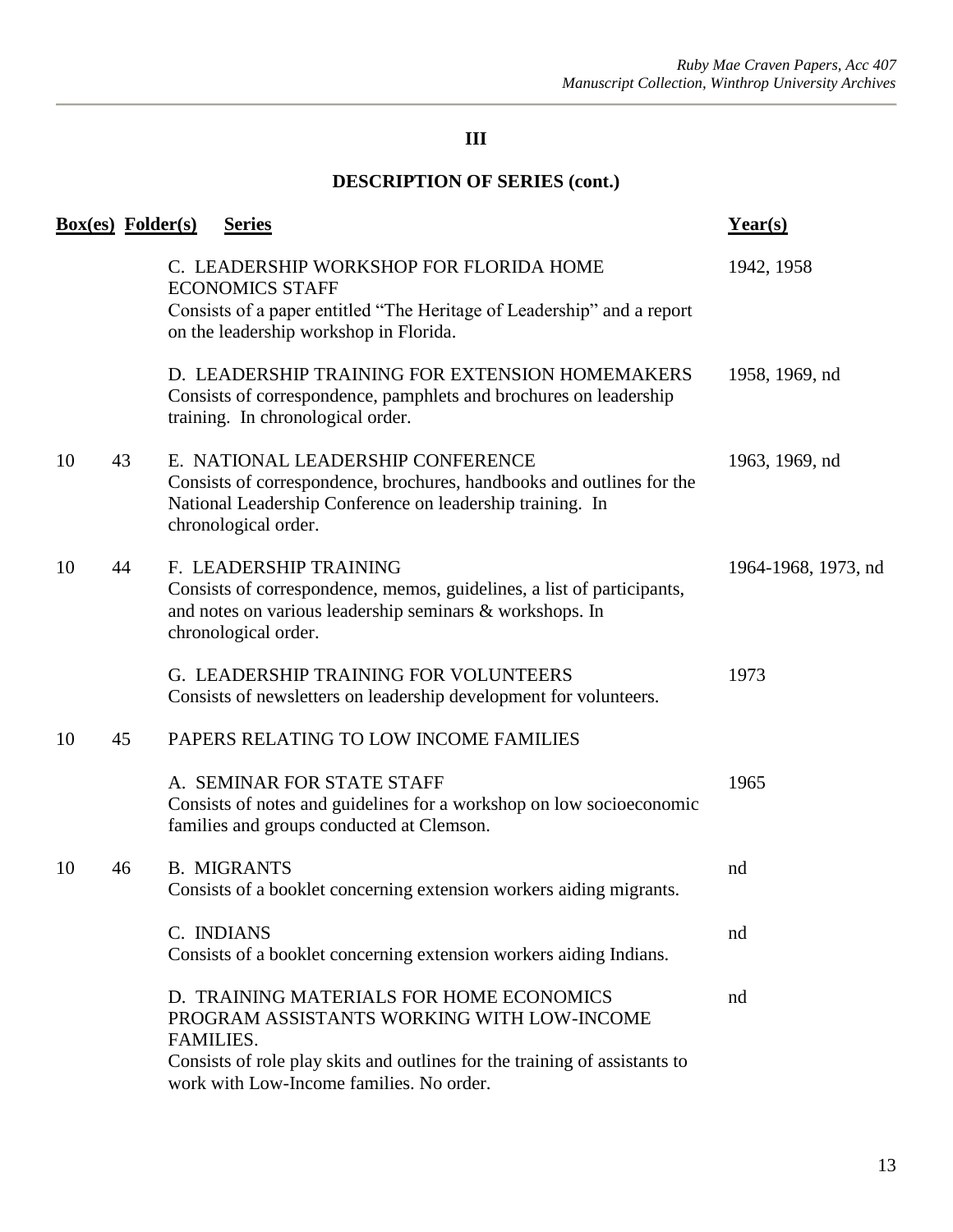|    | <b>Box(es)</b> Folder(s) | <b>Series</b>                                                                                                                                                                                                                                           | Year(s)       |
|----|--------------------------|---------------------------------------------------------------------------------------------------------------------------------------------------------------------------------------------------------------------------------------------------------|---------------|
| 10 | 47                       | E. LEE COUNTY LOW-INCOME FAMILY PROGRAM<br>Consists of correspondence, and reports concerning the Lee County<br>Low-Income Family Program. In chronological order.                                                                                      | 1964-1966, nd |
| 11 | 48                       | PAPERS RELATING TO THE MASTER FARM FAMILY<br><b>PROGRAM</b><br>Consists of correspondence, rules and applications for the Master Farm<br>Family Awards. In chronological order.                                                                         | 1968, nd      |
| 11 | 49                       | PAPERS RELATING TO THE NEGRO HOME DEMONSTRATION<br><b>PROJECT</b>                                                                                                                                                                                       |               |
|    |                          | A. NEGRO HOME DEMONSTRATION HOUSE,<br>WILLIAMSBURG, COUNTY<br>Consists of correspondence and a schedule of dates when the house<br>was open. In chronological order.                                                                                    | 1960-1965, nd |
|    |                          | B. NEGRO DEMONSTRATION HOUSE- DISSOLUTION OF<br>ARRANGEMENTS AS A RESULT OF CIVIL RIGHTS<br>Consists of correspondence and a list of objectives concerning<br>dissolvement of a separate demonstration house for negros.                                | 1966, nd      |
| 11 | 49                       | C. NEGRO NATIONAL HOME DEMONSTRATION MEETING<br>OF S.C. OF 1964<br>Consists of correspondence, pamphlets, brochures, itineraries and<br>notes concerning the Negro National Home Demonstration Meeting<br>held in S.C. in 1964. In chronological order. | 1964, nd      |
| 11 |                          | 50-51 PUBLICATIONS<br>Consists of issues of "Keeping Up to Date" a newsletter for extension<br>home economics specialists. In chronological order.                                                                                                      | 1962-1963     |
| 12 | 52                       | PAPERS RELATING TO RESEARCH PROJECTS                                                                                                                                                                                                                    |               |
|    |                          | A. ADMINISTRATIVE RESEARCH: JOB ATTITUDES OF<br><b>MIDDLE MANAGEMENT</b><br>Consists of a summary of a Ph.D. thesis by Margaret Carlsen Browne,<br>Assistant Director, Home Economics Extension at the University of<br>Wisconsin.                      | 1959          |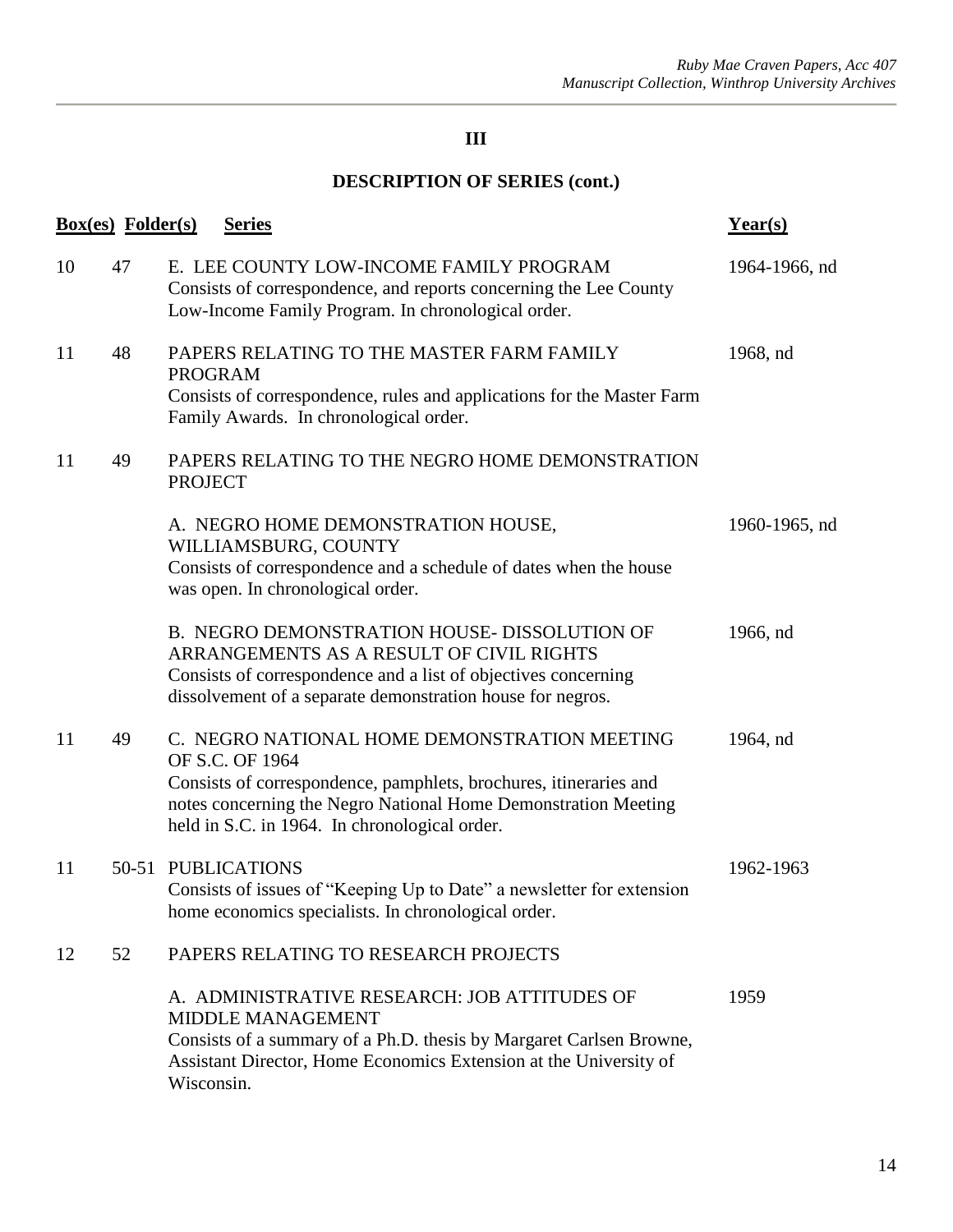|    | <b>Box(es)</b> Folder(s) | <b>Series</b>                                                                                                                                                                                                                                            | $Year(s)$                                |
|----|--------------------------|----------------------------------------------------------------------------------------------------------------------------------------------------------------------------------------------------------------------------------------------------------|------------------------------------------|
| 12 | 52                       | B. RESEARCH CONCERNING HOMEMAKERS AND THEIR<br><b>FAMILIES</b><br>Consists of research papers on a variety of subjects including the needs<br>of the family, clothing and psychological research of home<br>management problems. In chronological order. | 1952, 1956-1958,<br>1960-1961, nd        |
| 12 | 52                       | <b>VARIOUS RESEARCH PROJECTS</b><br>Consists of reports and surveys on a variety of subjects including<br>Home Demonstration programs, urban families money and the young<br>wage earner and senior citizens. In chronological order.                    | 1965, 1967, nd                           |
| 12 | 53                       | PAPERS RELATING TO SPEECHES & ADDRESSES                                                                                                                                                                                                                  |                                          |
|    |                          | A. EXTENSION WORK SPEECHES<br>Consists of speeches on a variety of subjects including home<br>demonstration work and democratic living, land use in S.C., home<br>demonstration agents and extension work. In chronological order.                       | 1940-1941, 1951-<br>1952, 1956, 1967, nd |
| 12 | 53                       | B. HOME DEMONSTRATION CONFERENCE SPEECHES<br>Consists of speeches on a variety of subjects including soil testing,<br>professionalism, and home economics and the future. In chronological<br>order.                                                     | 1954, 1956-1957,<br>1959, nd             |
| 12 | 53                       | C. HOME FURNISHING CONFERENCE SPEECHES<br>Consists of speeches on home furnishings, on rural housing fabrics,<br>wood floors, and wall and ceiling accessories. In chronological order.                                                                  | 1958, 1959, nd                           |
| 12 | 54                       | <b>D. VALUES SPEECHES</b><br>Consists of speeches on human values. In chronological order.                                                                                                                                                               | 1951, 1956, 1958,<br>1960, 1967, nd      |
| 12 | 55                       | E. VARIOUS SPEECHES<br>Consists of speeches on a variety of subjects including family life<br>programs, home demonstration works, 4-H programs, and agricultural<br>programs. In chronological order.                                                    | 1959, 1960, nd                           |
| 12 | 55                       | F. CRAVEN, RUBY-SPEECHES & PUBLICATIONS<br>Consists of speeches and published articles on a variety of subjects<br>including home economics education, nutrition education, women in<br>the community and leadership programs. In chronological order.   | 1964, 1968, 1970,<br>1973, 1974, nd      |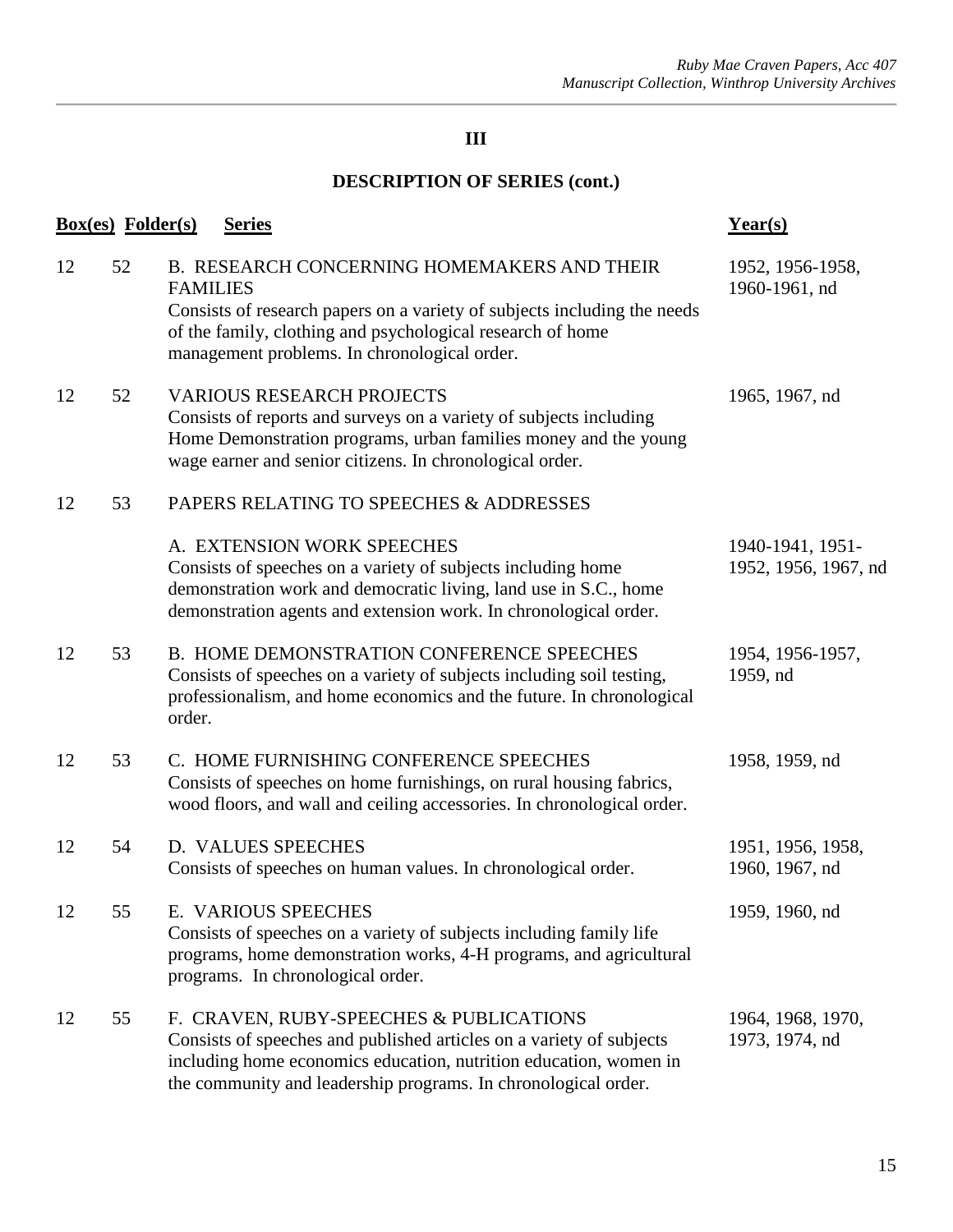|    | <b>Box(es)</b> Folder(s) | <b>Series</b>                                                                                                                                                                                                                                                                                                                 | $Year(s)$                 |
|----|--------------------------|-------------------------------------------------------------------------------------------------------------------------------------------------------------------------------------------------------------------------------------------------------------------------------------------------------------------------------|---------------------------|
| 13 | 56                       | PAPERS RELATING TO THE T-SQUARE PROGRAM<br>Consists of correspondence, newspaper clippings and reports of the T-<br>Square program in S.C. The T-Square program (Training for<br>Tomorrow) was designed to educate individuals to support their<br>families. The T-Square program was in Florence. In chronological<br>order. | 1967, nd                  |
| 13 | 56                       | PAPERS RELATING TO WALKER, DORA DEE<br>Consists of correspondence, photographs, and tributes to Dora Dee<br>Walker, first home demonstration agent in South Carolina. In<br>chronological order.                                                                                                                              | 1943, 1975, 1976,<br>1977 |
| 13 | 57                       | PAPERS RELATING TO WOMEN                                                                                                                                                                                                                                                                                                      |                           |
|    |                          | A. STATUS OF WOMEN CONFERENCE<br>Consists of a memo on the status of women conference.                                                                                                                                                                                                                                        | nd                        |
|    |                          | <b>B. WOMEN IN HOME ECONOMICS</b><br>Consists of pamphlets & publications on the role of women in home<br>economics. In chronological order.                                                                                                                                                                                  | 1956, 1957, nd            |
| 14 | 58                       | PAPERS RELATING TO WORKSHOPS & SEMINARS                                                                                                                                                                                                                                                                                       |                           |
|    |                          | A. HEALTH EDUCATION SEMINAR FOR EXTENSION<br><b>SPECIALISTS</b><br>Consists of booklets on National health education seminars. In<br>chronological order.                                                                                                                                                                     | 1963, 1964                |
| 14 | 58                       | B. WRITTEN COMMUNICATION WORKSHOP AT CLEMSON<br>Consists of correspondence, memos, notes and teaching materials<br>concerning written communication workshops at Clemson. In<br>chronological order.                                                                                                                          | 1957, 1959, nd            |
| 14 | 59                       | C. HOME ECONOMICS SEMINARS, FRENCH LICK, INDIANA<br>Consists of reports on the Home Economics seminars held at French<br>Lick, Indiana. In chronological order.                                                                                                                                                               | 1961, 1962, nd            |